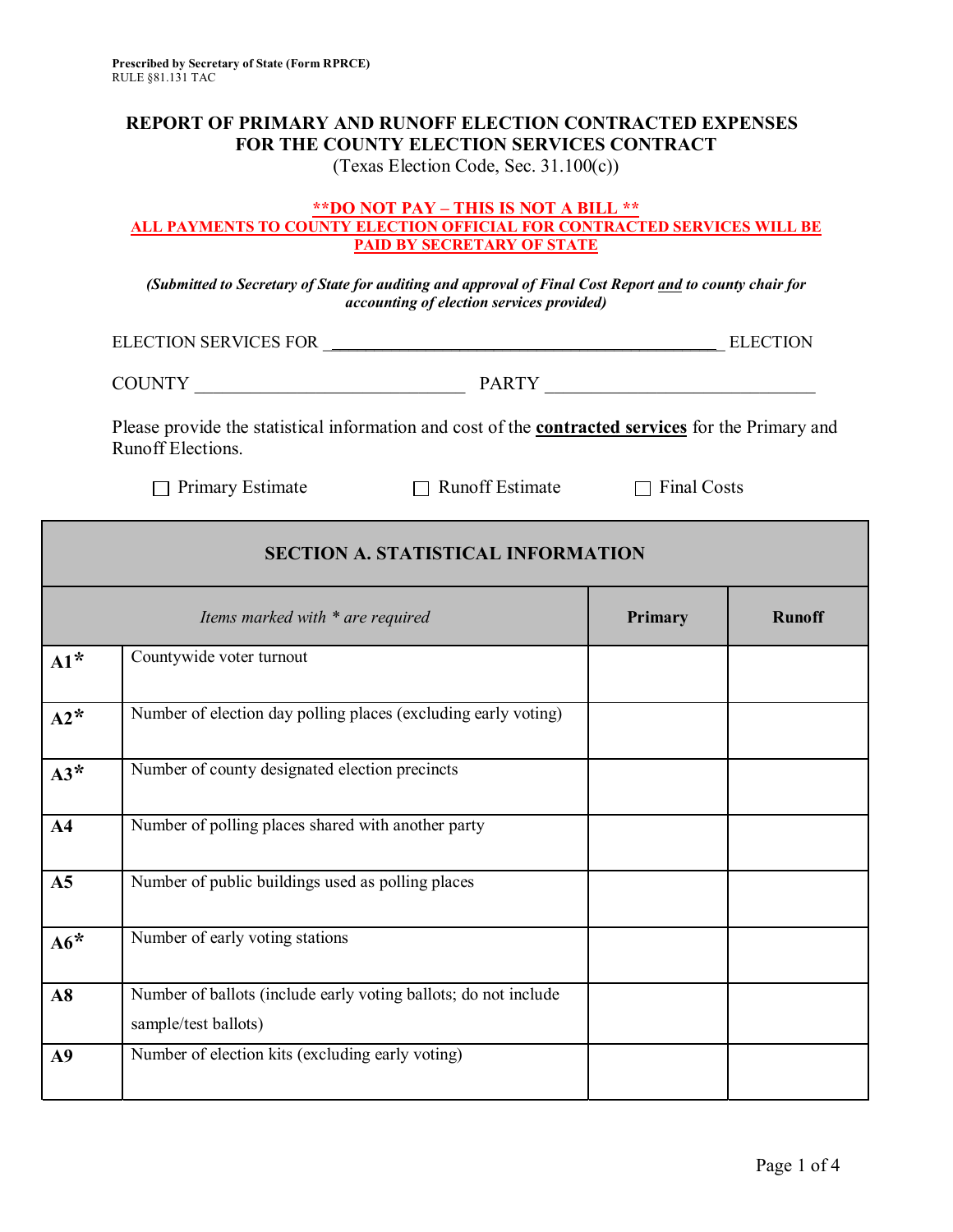|                | <b>SECTION B. COST OF PRIMARY AND RUNOFF</b>                                                                                                                                                                                                     |                                                    |                                                    |
|----------------|--------------------------------------------------------------------------------------------------------------------------------------------------------------------------------------------------------------------------------------------------|----------------------------------------------------|----------------------------------------------------|
|                |                                                                                                                                                                                                                                                  | Primary                                            | <b>Runoff</b>                                      |
| B1             | Ballot printing and shipping costs<br>(invoices required)                                                                                                                                                                                        | $S_{-}$                                            |                                                    |
| B <sub>2</sub> | Electronic voting system programming and testing<br>(invoices required)                                                                                                                                                                          | $\mathbb{S}$                                       | $\mathbb{S}$                                       |
| <b>B3</b>      | Public Notice of Testing of Electronic Voting Systems<br>(invoices and copy of ad required) (Tex. Elec. Code §127.096(a))                                                                                                                        | $\mathbb{S}$                                       | $\mathbb{S}$                                       |
| <b>B4</b>      | Vendor and County Technical and Site Support                                                                                                                                                                                                     | $S_{-}$                                            | $\mathbb{S}$                                       |
| <b>B5</b>      | Election kits (excluding Early Voting kits)<br>(receipts/invoices required) (TAC §81.132)                                                                                                                                                        | $\mathbb{S}$                                       | $\mathbb{S}$                                       |
| <b>B6</b>      | Rental of county owned voting equipment per unit of electronic<br>voting system equipment installed at the polling location and<br>central counting station (DREs, controller booths, precinct and<br>central count tabulators)<br>(TAC §81.130) | # of devices<br>$\overline{\text{X}$ \$5<br>$\sim$ | # of devices<br>$\overline{\text{X}$ \$5<br>$\sim$ |
| B7             | Rental of <u>non-county owned</u> voting equipment                                                                                                                                                                                               | $\sim$                                             | $\mathbb{S}$                                       |
| <b>B8</b>      | Voting equipment preparation and transportation (labor cost,<br>vehicle rental, fuel) (itemized receipts required)                                                                                                                               | $\frac{\sqrt{2}}{2}$                               | $\mathbb{S}$                                       |
| <b>B9</b>      | Polling place rental charges (no charge for public buildings<br>normally open for business on election day)<br>(receipts required)                                                                                                               | # of polling places<br>\$                          | # of polling places<br>Φ                           |
| <b>B10</b>     | No. of Poll Workers who worked at the polling location on<br>election day (do not include early voting; may not exceed \$12 per<br>hour) (supporting documents required)<br>Primary:                                                             |                                                    |                                                    |
|                | $\frac{1}{\# \text{ of workers}}$ $\frac{1}{\text{hourly rate (not to exceed $12)}}$<br>Runoff:<br>$\#$ of workers hourly rate (not to exceed \$12)                                                                                              | \$                                                 | \$                                                 |
| <b>B11</b>     | Poll workers fee for pick up and delivery of election day supplies<br>(not to exceed \$25 per polling location) (supporting documents<br>required)                                                                                               | # of delivery fees                                 | # of delivery fees                                 |
|                |                                                                                                                                                                                                                                                  |                                                    |                                                    |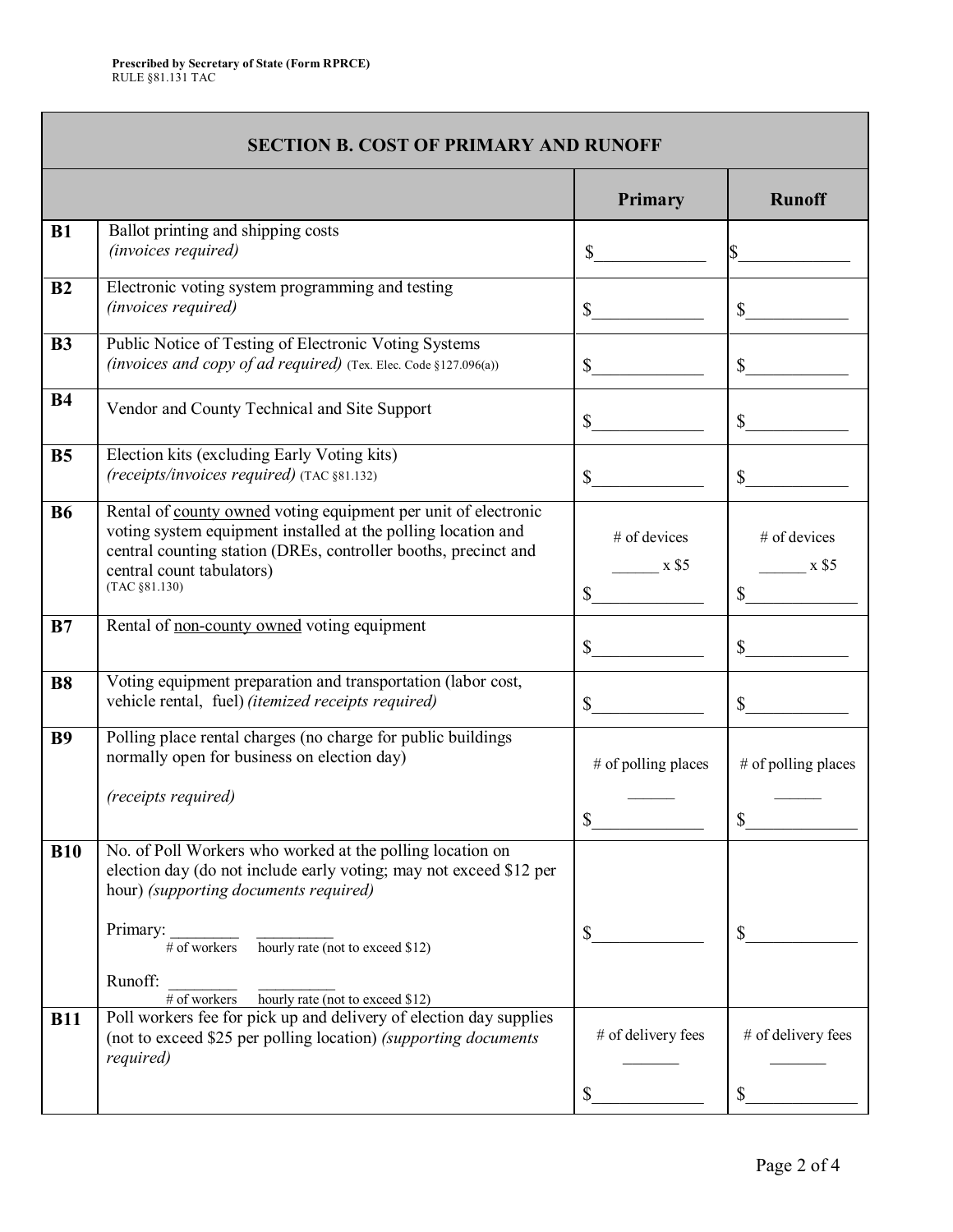|            |                                                                                                          | <b>Primary</b> | <b>Runoff</b> |
|------------|----------------------------------------------------------------------------------------------------------|----------------|---------------|
| <b>B12</b> | Central Counting Station Manager (Tex. Elec. Code §127.002)<br>(supporting documents required)           |                |               |
|            |                                                                                                          |                |               |
|            | Primary: Manager<br>hourly rate                                                                          | $\mathbb{S}$   | \$            |
|            | Runoff: Manager<br>hourly rate                                                                           |                |               |
| <b>B13</b> | Tabulation Supervisor (Tex. Elec. Code §127.003) (supporting<br>documents required)                      |                |               |
|            | Primary: Supervisor<br>hourly rate                                                                       |                |               |
|            |                                                                                                          | $\mathbb{S}^-$ |               |
|            | Runoff: Supervisor<br>hourly rate                                                                        |                |               |
| <b>B14</b> | Assistant Tabulation Supervisor (Tex. Elec. Code §127.004)<br>(supporting documents required)            |                |               |
|            |                                                                                                          |                |               |
|            | Primary: $\frac{1}{\# \text{ of assistants}}$ hourly rate                                                | $\mathbb{S}$   |               |
|            | Runoff:<br>$\frac{1}{\# \text{ of assistance}}$ hourly rate                                              |                |               |
| <b>B15</b> | Central Counting Station Judges and Clerks (Tex. Elec. Code<br>§127.006) (supporting documents required) |                |               |
|            |                                                                                                          |                |               |
|            | Primary:<br>$\frac{1}{\# \text{ of workers}}$ hourly rate (not to exceed \$12)                           | \$             |               |
|            | Runoff:<br>$\frac{1}{\# \text{ of workers}}$ hourly rate (not to exceed \$12)                            |                |               |
| <b>B16</b> | Early Voting Ballot Board Personnel (Tex. Elec. Code §65.051)                                            |                |               |
|            | (supporting documents required)                                                                          |                |               |
|            | Primary:<br>$\frac{1}{\# \text{ of workers}}$ hourly rate (not to exceed \$12)                           |                |               |
|            |                                                                                                          | $\mathbb{S}$   |               |
|            | Runoff:<br>$\frac{1}{\# \text{ of workers}}$ $\frac{1}{\text{hourly rate (not to exceed $12)}}$          |                |               |
| <b>B17</b> | Provisional/Late Ballot Board Personnel (Tex. Elec. Code                                                 |                |               |
|            | §65.057) (supporting documents required)                                                                 |                |               |
|            | Primary: $\frac{4}{\sqrt{1 + \text{of workers}}}$ hourly rate (not to exceed \$12)                       |                |               |
|            |                                                                                                          | $\mathbb{S}$   |               |
|            | Runoff:<br>$\#$ of workers hourly rate (not to exceed \$12)                                              |                |               |